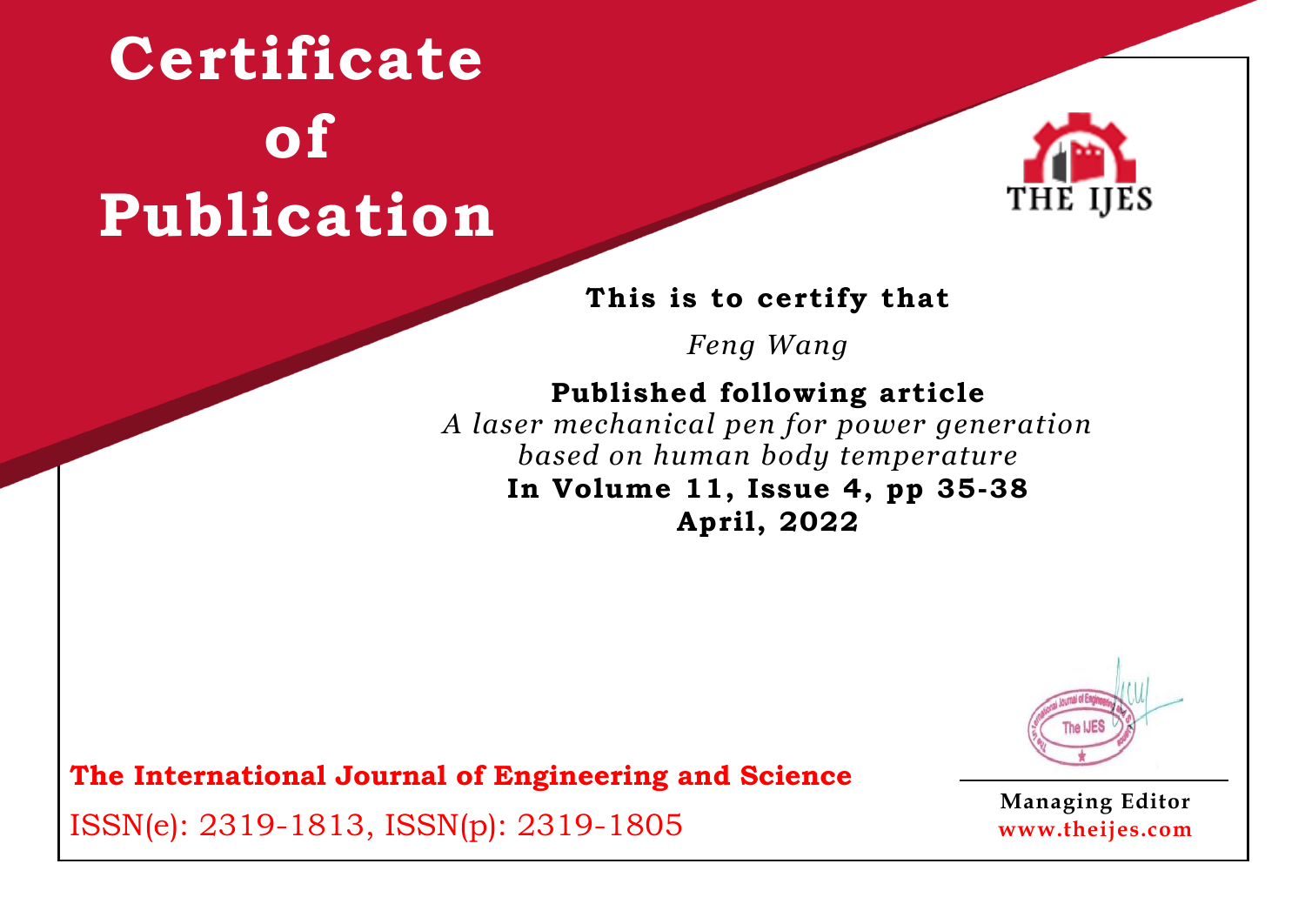

#### **This is to certify that**

*Li-Wei Jiang*

### **Published following article**

*A laser mechanical pen for power generation based on human body temperature* **In Volume 11, Issue 4, pp 35-38 April, 2022**



**The International Journal of Engineering and Science**

ISSN(e): 2319-1813, ISSN(p): 2319-1805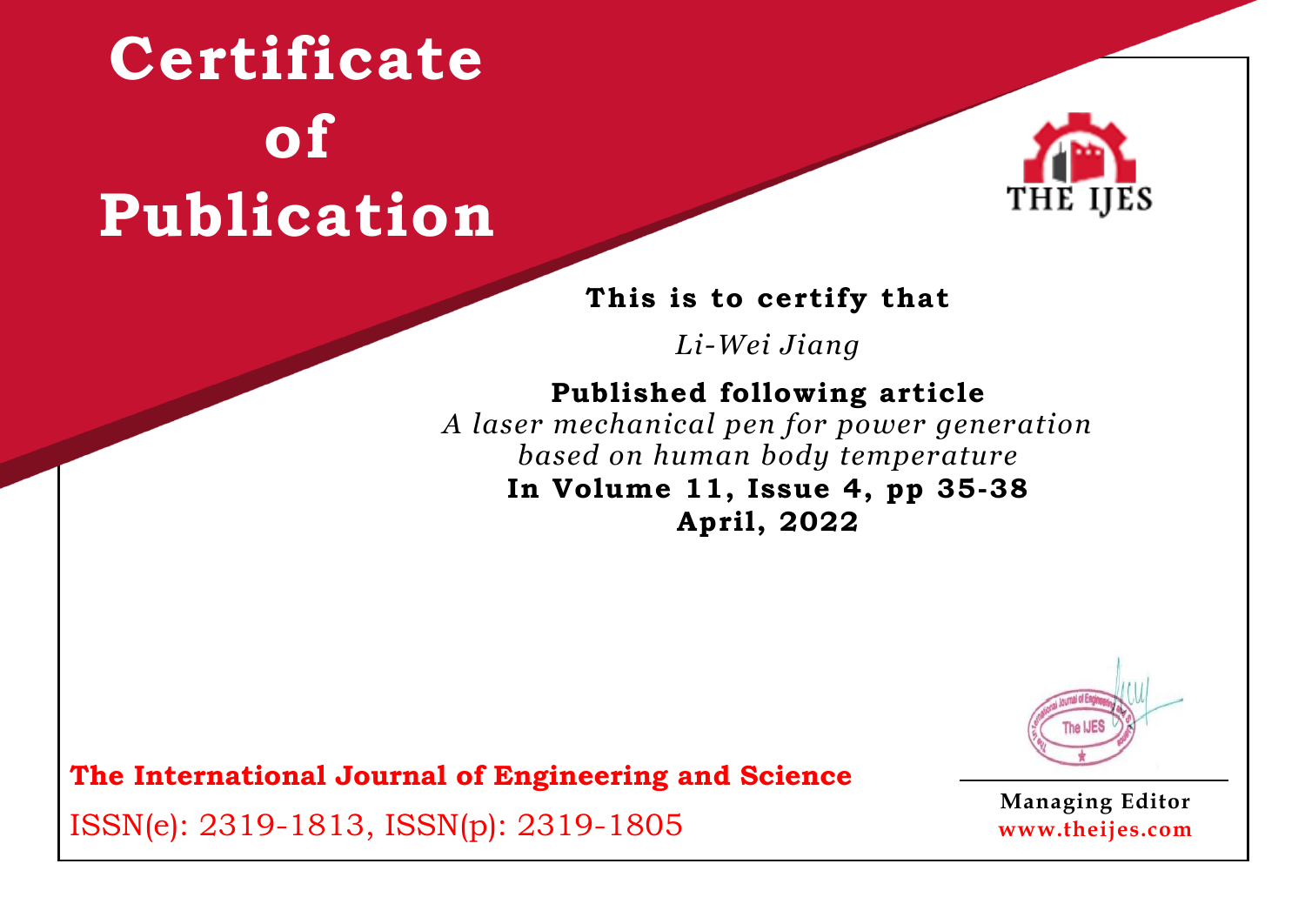

#### **This is to certify that**

*Jun Huang*

### **Published following article**

*A laser mechanical pen for power generation based on human body temperature* **In Volume 11, Issue 4, pp 35-38 April, 2022**



**The International Journal of Engineering and Science**

ISSN(e): 2319-1813, ISSN(p): 2319-1805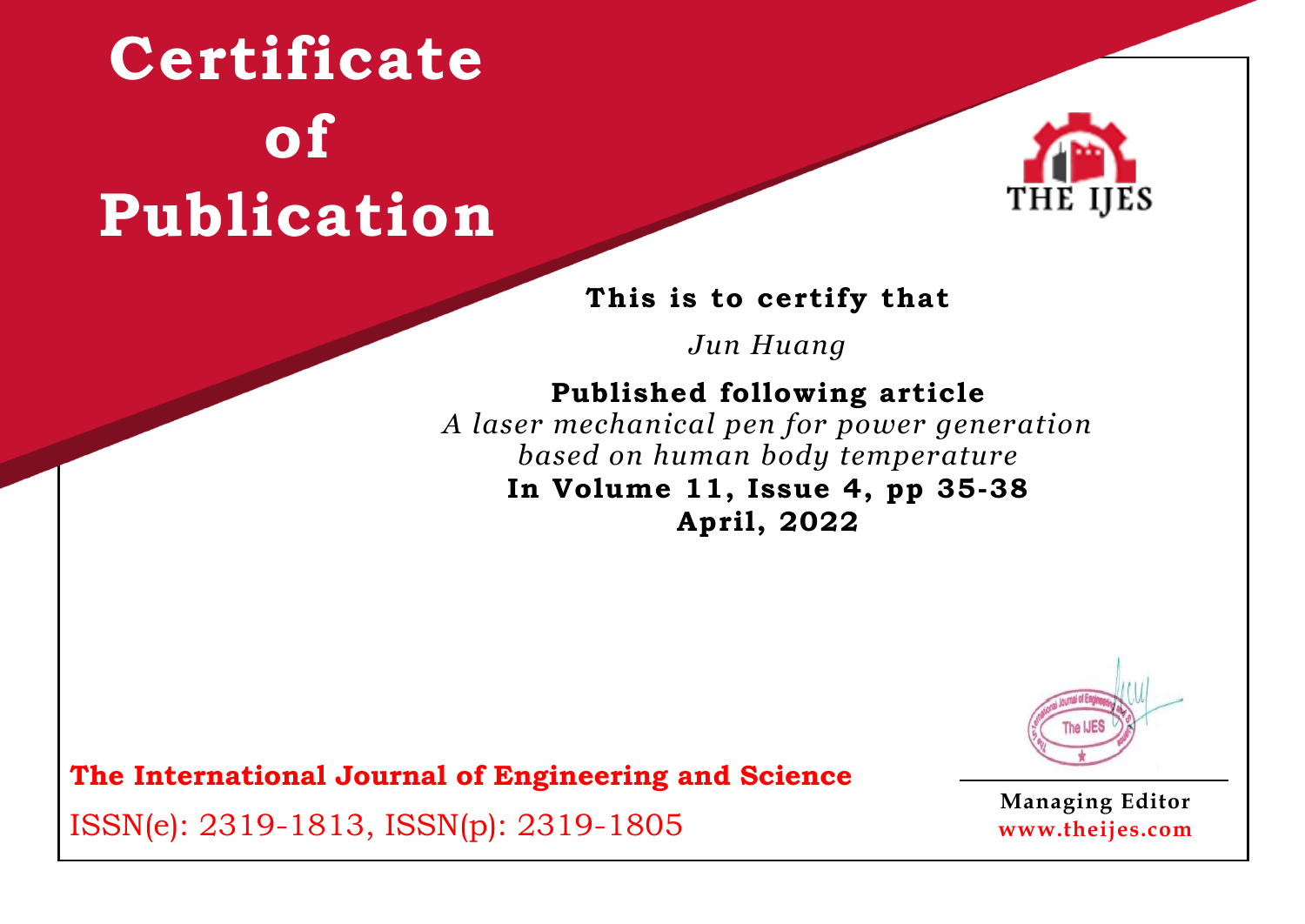

#### **This is to certify that**

*Li-Fang Yu*

### **Published following article**

*A laser mechanical pen for power generation based on human body temperature* **In Volume 11, Issue 4, pp 35-38 April, 2022**



**The International Journal of Engineering and Science**

ISSN(e): 2319-1813, ISSN(p): 2319-1805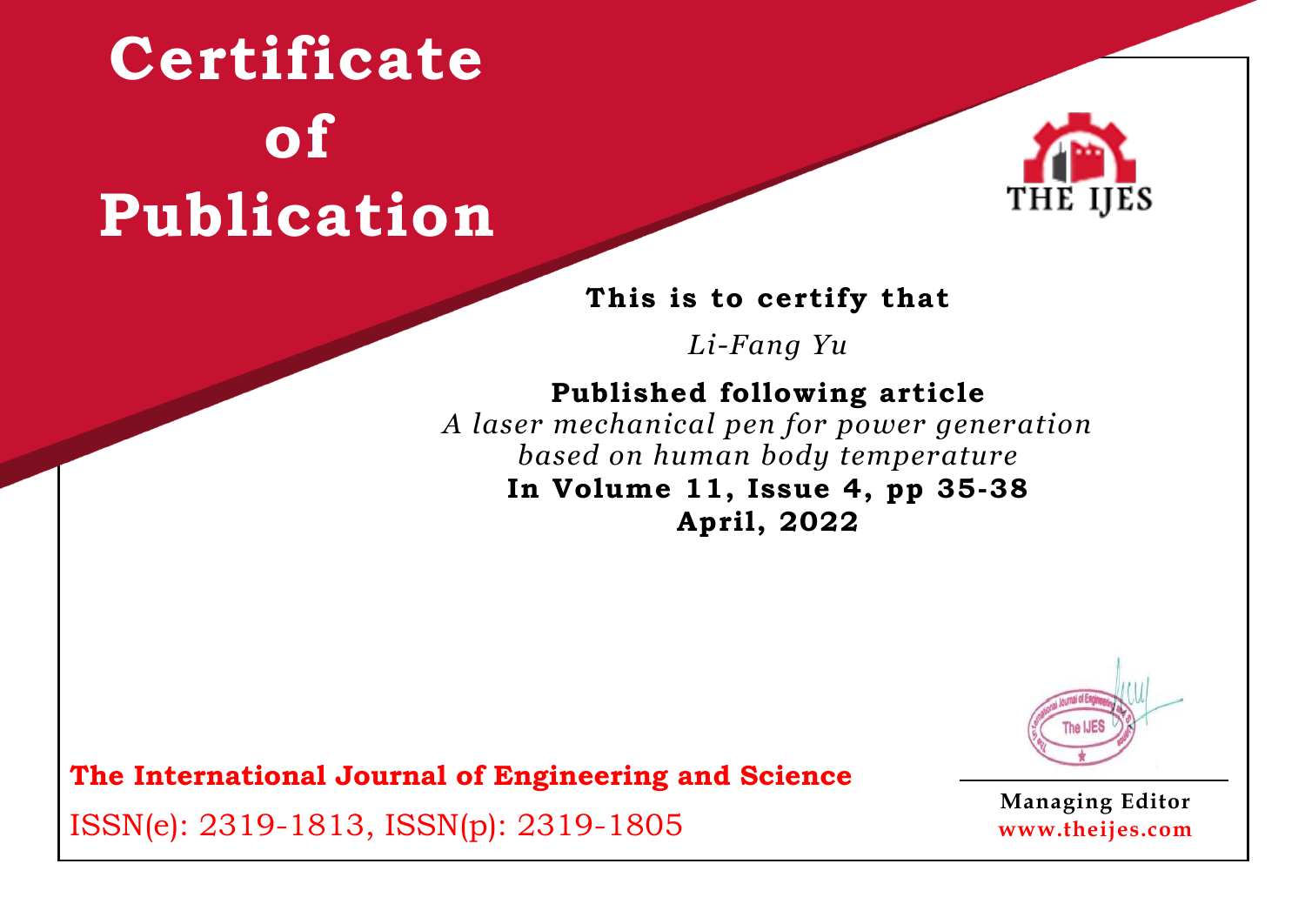

#### **This is to certify that**

*Ding-Bo Hu*

### **Published following article**

*A laser mechanical pen for power generation based on human body temperature* **In Volume 11, Issue 4, pp 35-38 April, 2022**



**The International Journal of Engineering and Science**

ISSN(e): 2319-1813, ISSN(p): 2319-1805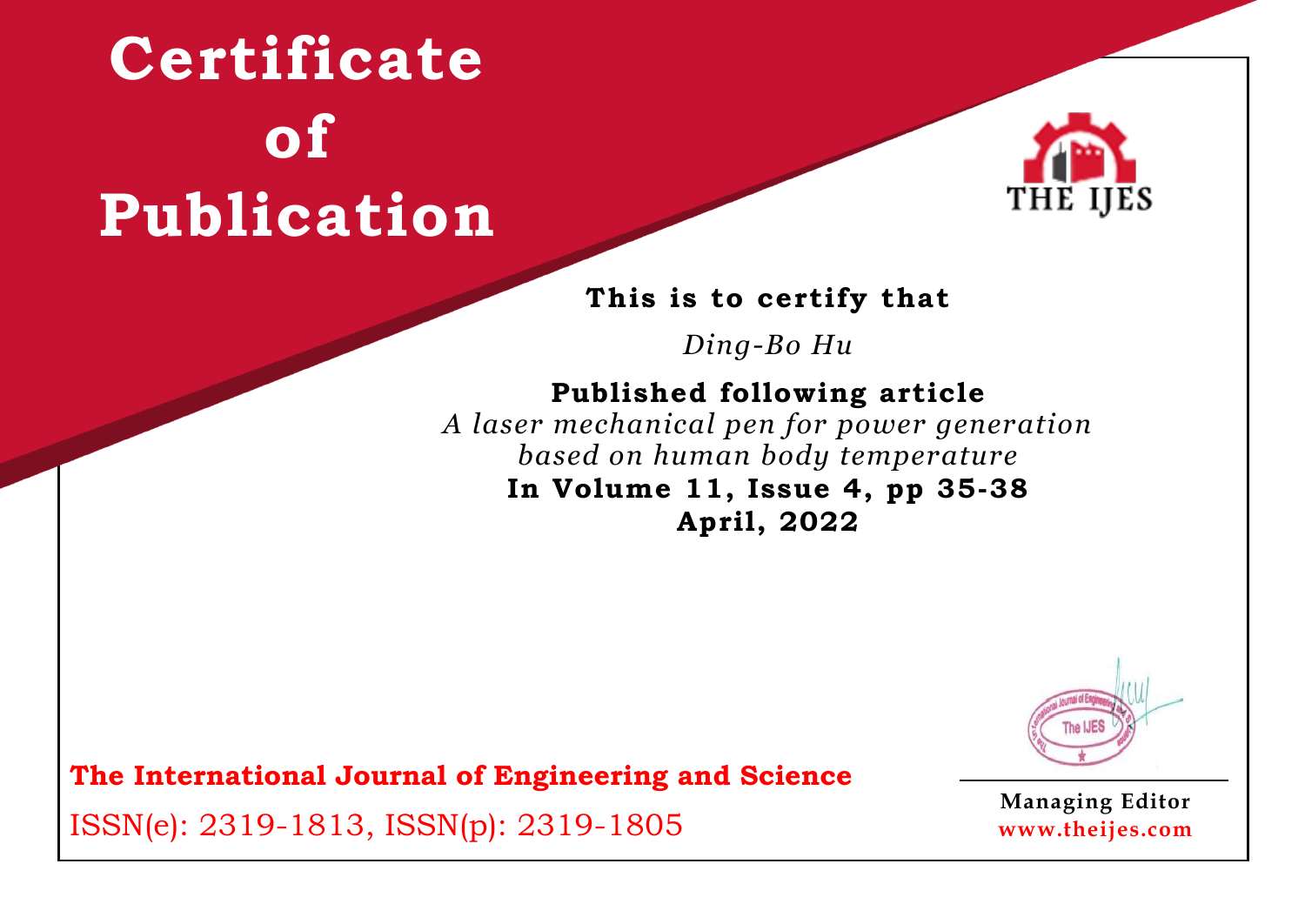

#### **This is to certify that**

*Zi-Yan Hu*

### **Published following article**

*A laser mechanical pen for power generation based on human body temperature* **In Volume 11, Issue 4, pp 35-38 April, 2022**



**The International Journal of Engineering and Science**

ISSN(e): 2319-1813, ISSN(p): 2319-1805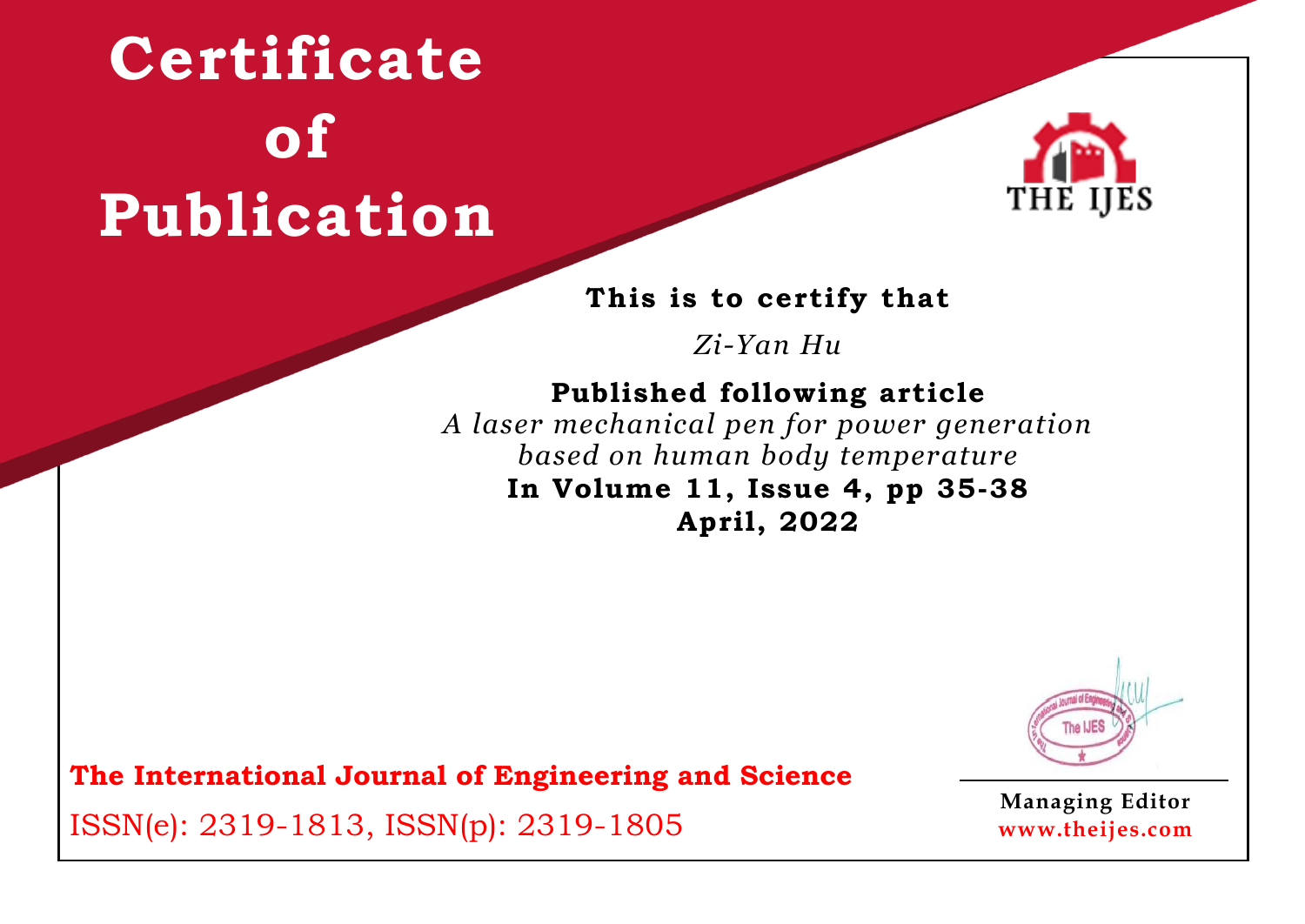

#### **This is to certify that**

*Yao-Qian Wang*

### **Published following article**

*A laser mechanical pen for power generation based on human body temperature* **In Volume 11, Issue 4, pp 35-38 April, 2022**



**The International Journal of Engineering and Science**

ISSN(e): 2319-1813, ISSN(p): 2319-1805